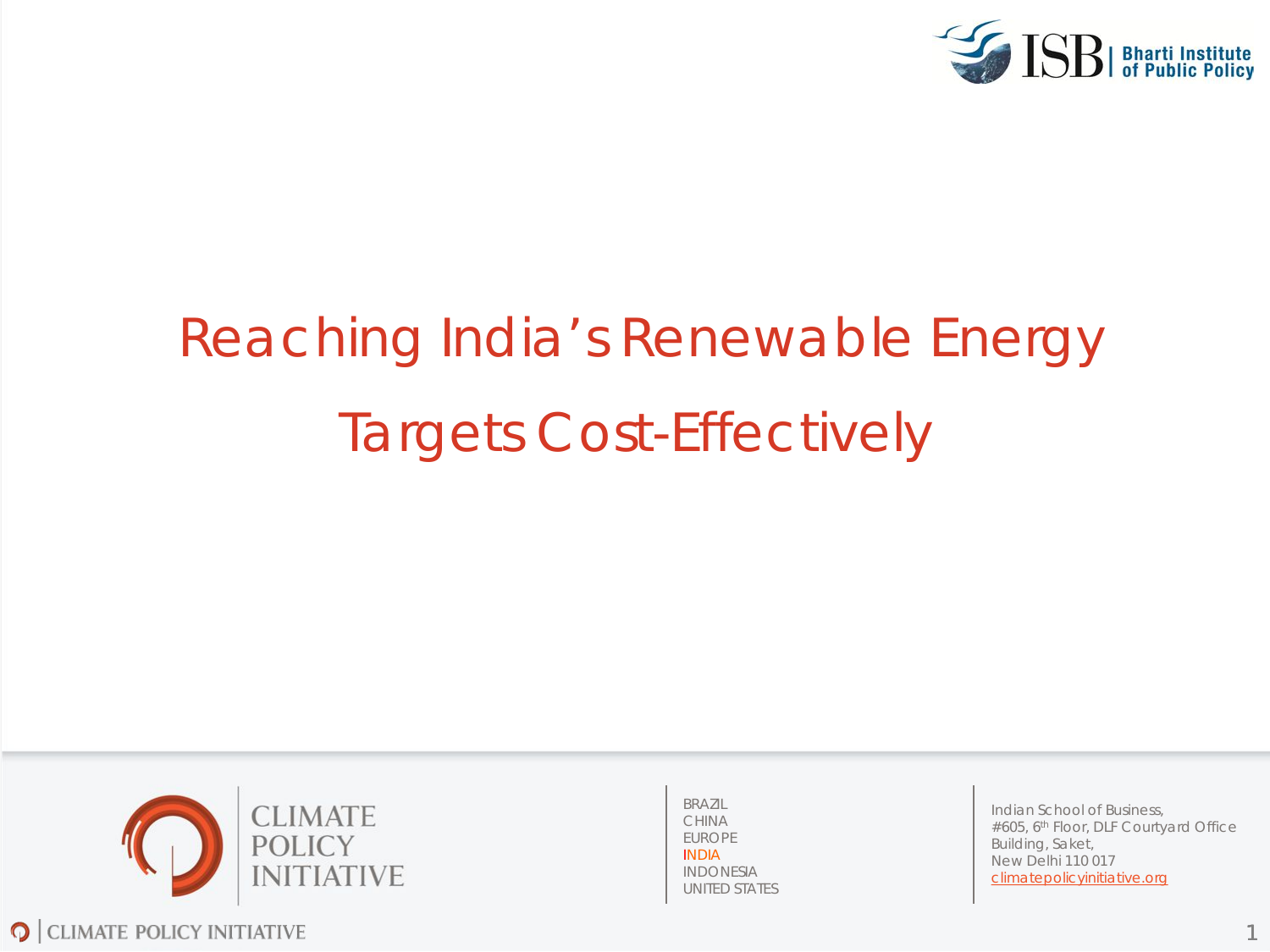# Climate change and energy security



Source: Energy Statistics, 2013, Ministry of Statistics and Programme Implementation, Government of India

#### **O** CLIMATE POLICY INITIATIVE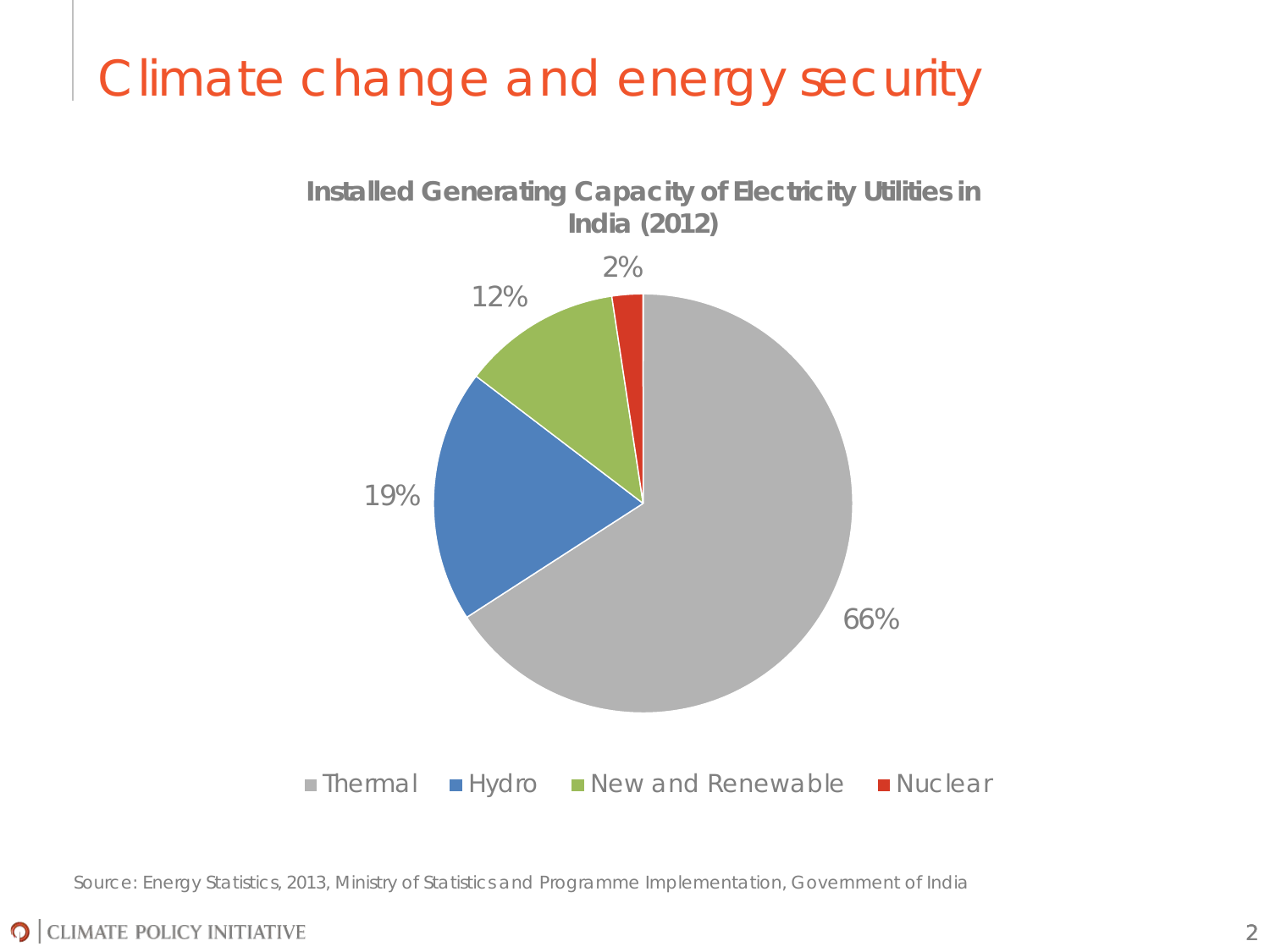### 100 GW solar and 30 GW wind by 2022

**Yearly and Cumulative Capacity Deployment Targets of Renewable Energy**

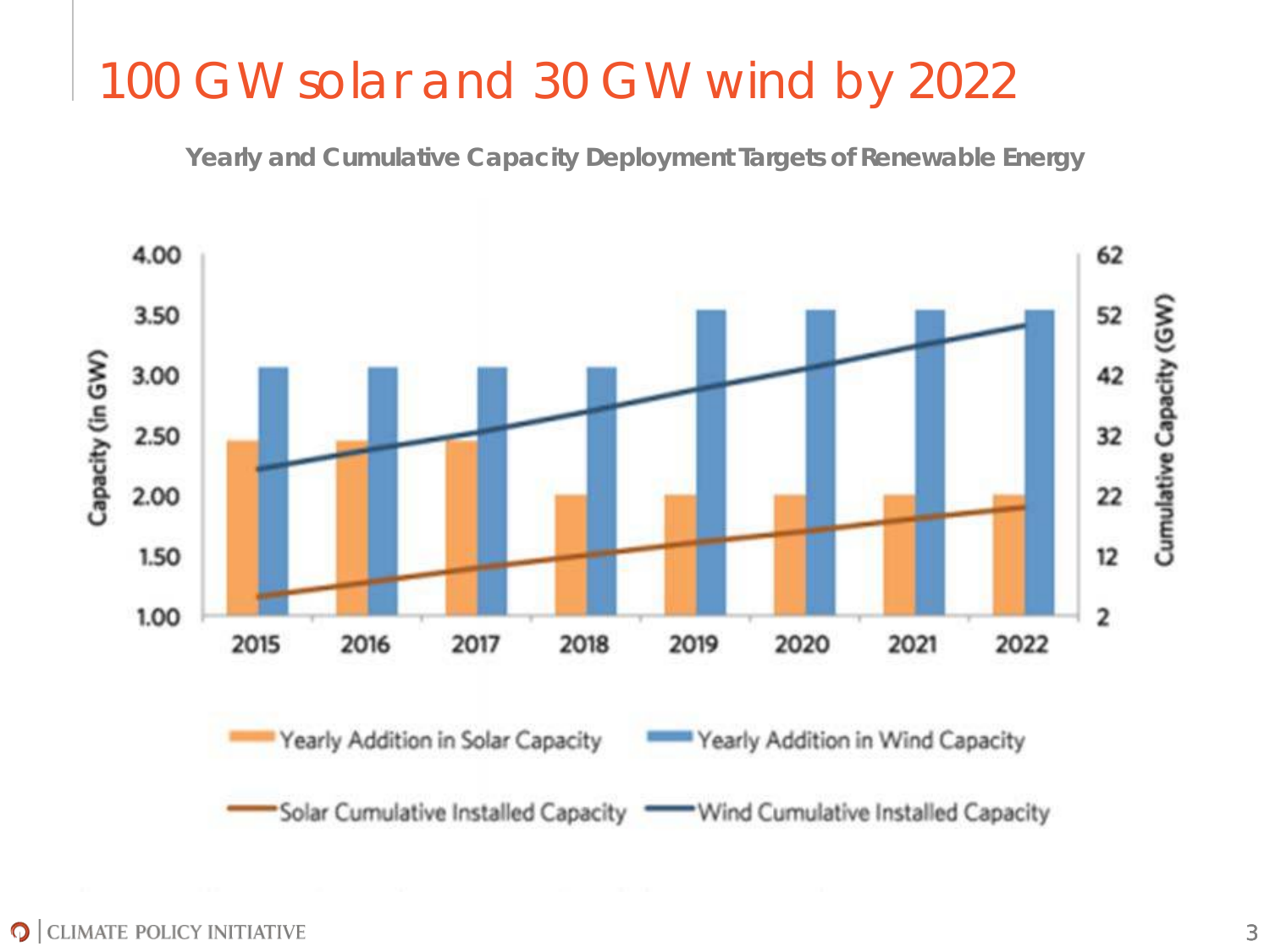# How much will it cost the government to achieve these targets?

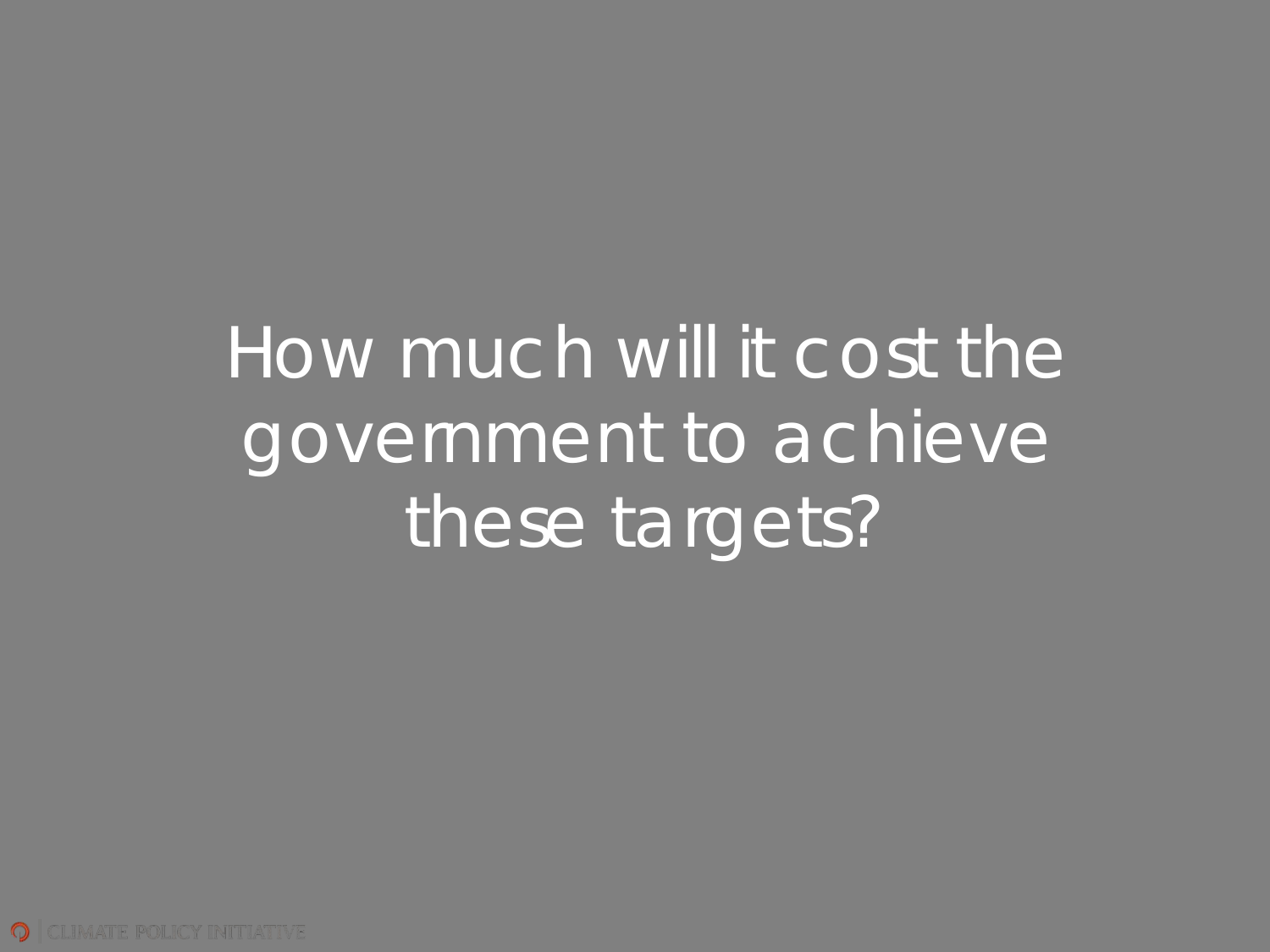# Renewable energy will likely replace imported coal

- Government support is required if additional renewable energy is more expensive than the fossil fuel it would replace – the most expensive.
- Natural gas has limited supply.
- Imported coal is more expensive than domestic coal.
- Imported coal accounts for 18% of electricity.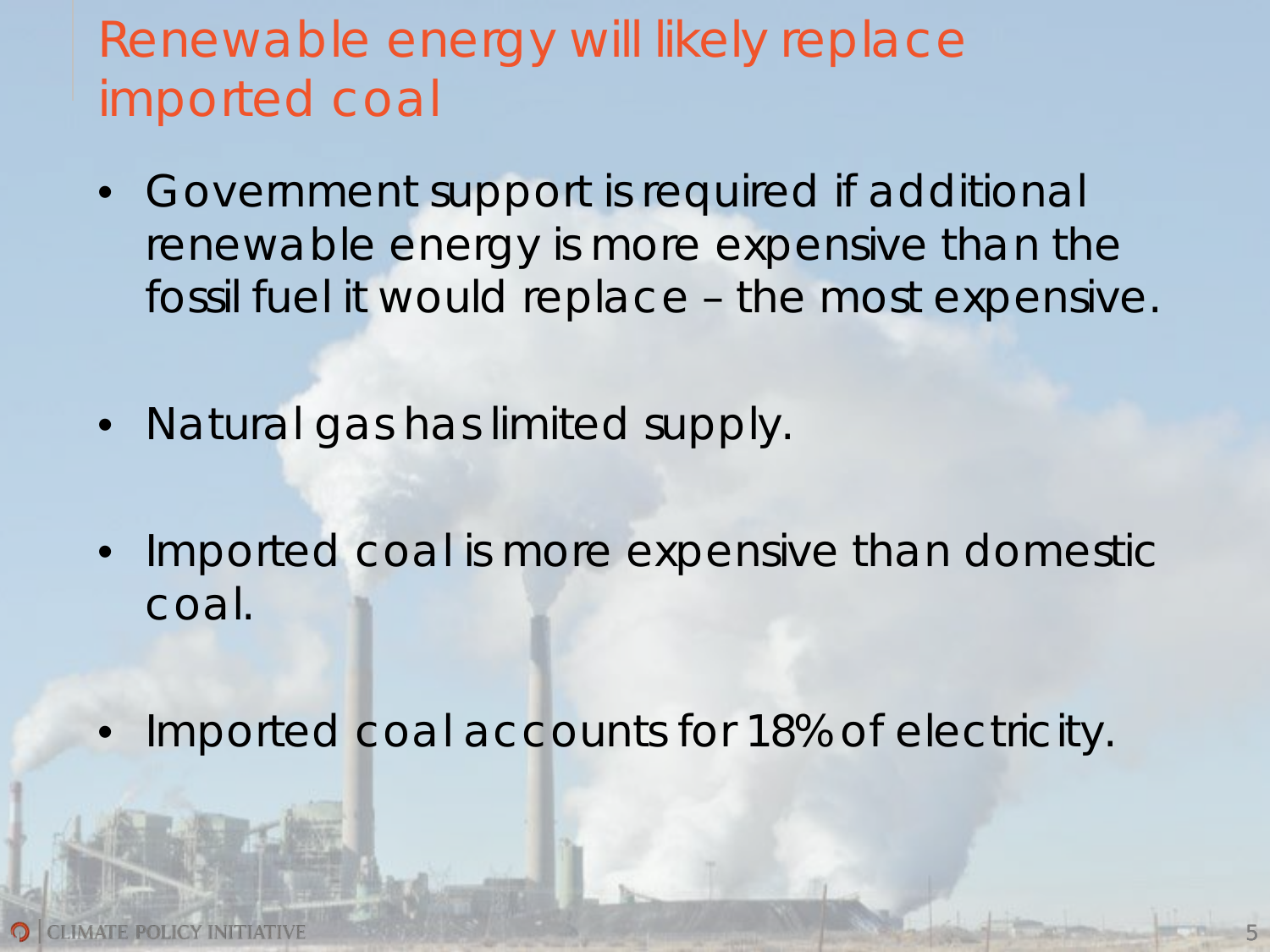# The cost of wind power



#### **Wind Capital Expenditure**

- Capital expenditure for wind power will increase, driven by inflation.
- Capacity utilization for wind power will rise from 25% to 29% due to an increase in hub height.
- Overall increase in the levelized cost of electricity for wind power.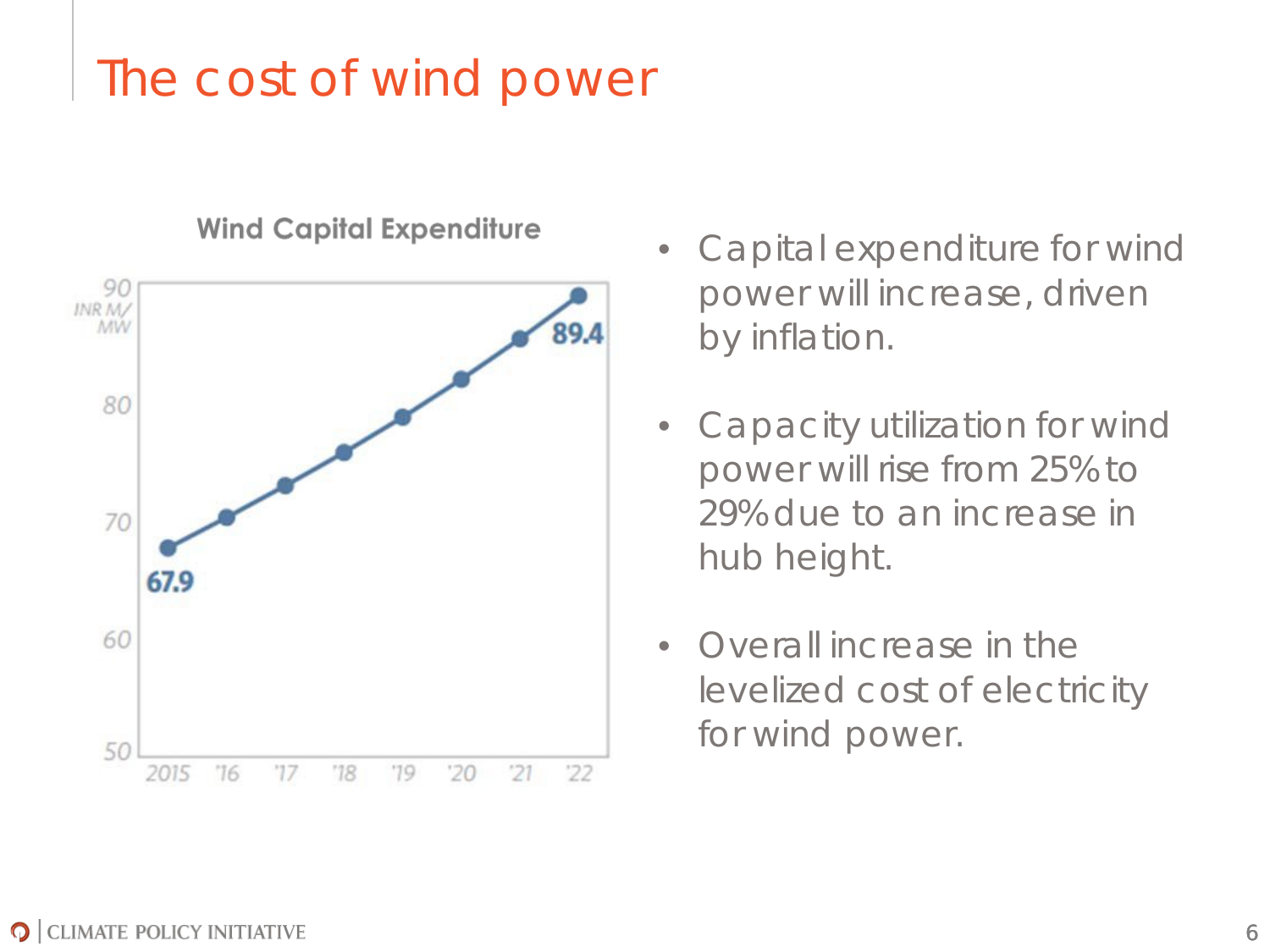# The cost of solar power



#### **Solar Capital Expenditure**

- Capital expenditure for solar power will continue to decrease.
- Capacity utilization for wind power will remain at 20.5% due to abundant resource availability.
- Overall decrease in the levelized cost of electricity for solar power.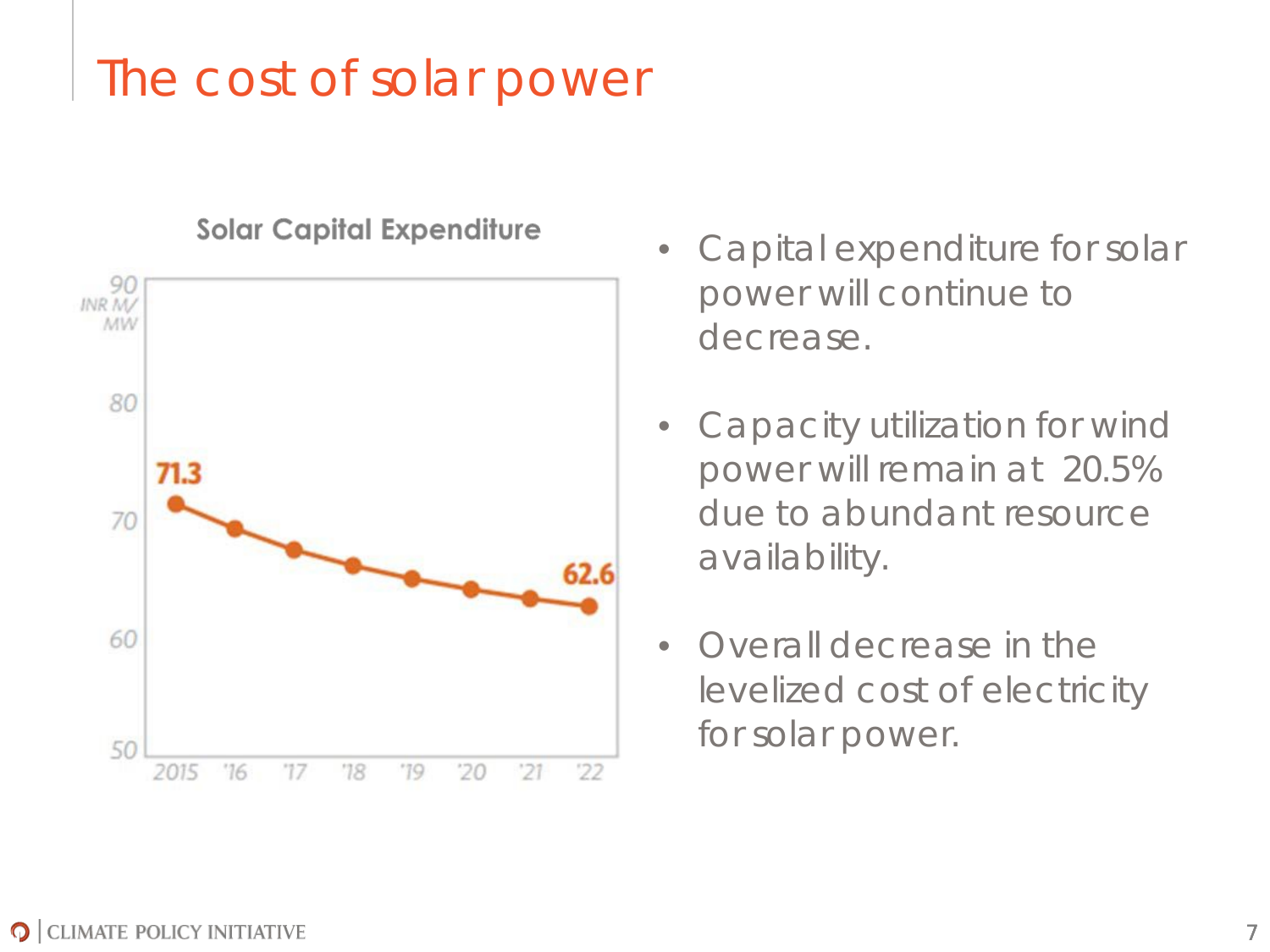### The cost of imported coal



- Capital expenditure for imported coal power will increase, driven by inflation.
- Fuel cost will also rise, but at a lower rate than the capital expenditure.
- Overall increase in the levelized cost of electricity for imported coal power.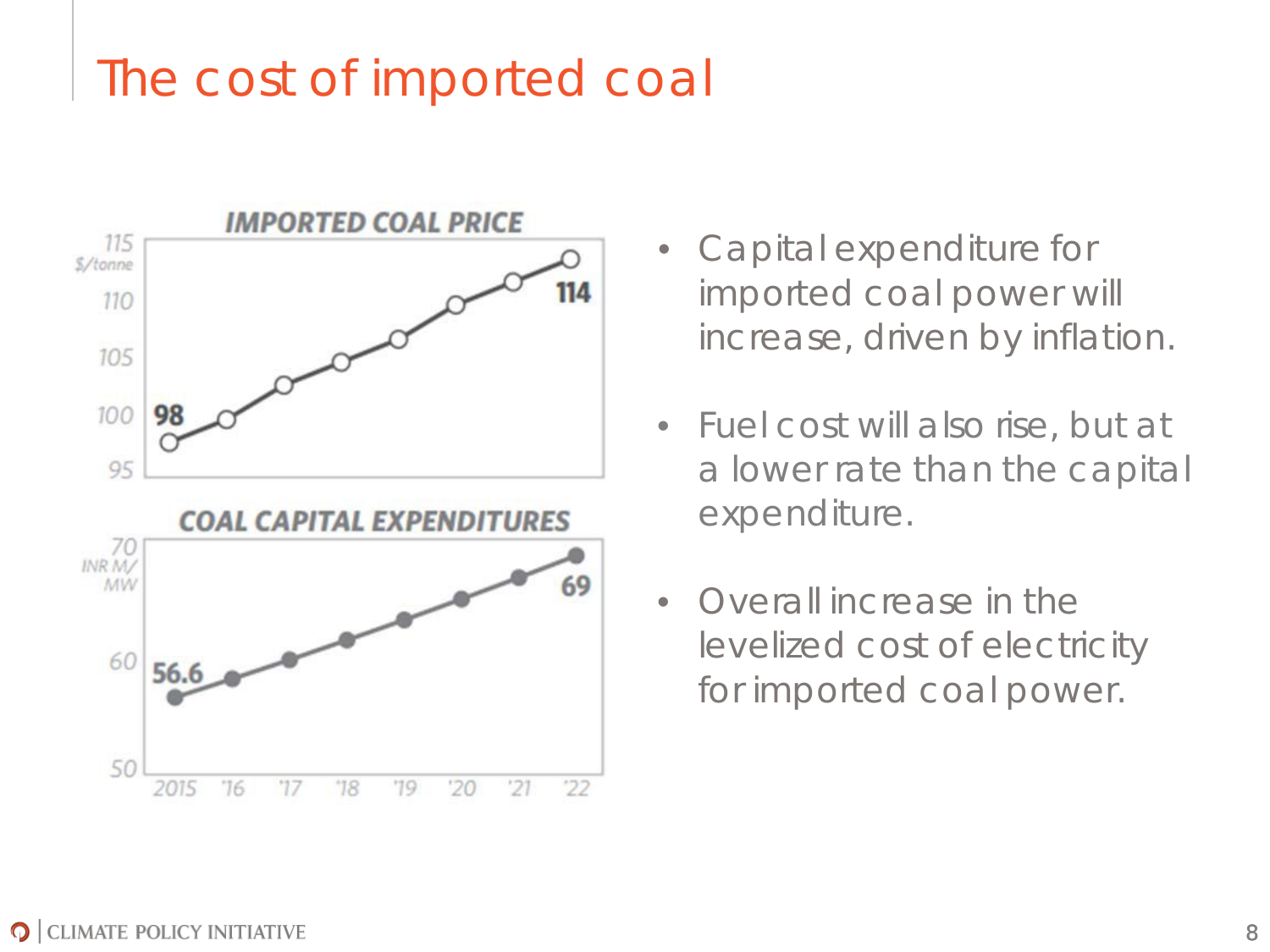# Comparing costs

#### **Forecast of Levelized Costs of Electricity**



- Wind power is already competitive with imported coal, and will continue to be competitive beyond 2022.
- Solar power will be competitive with imported coal by 2019.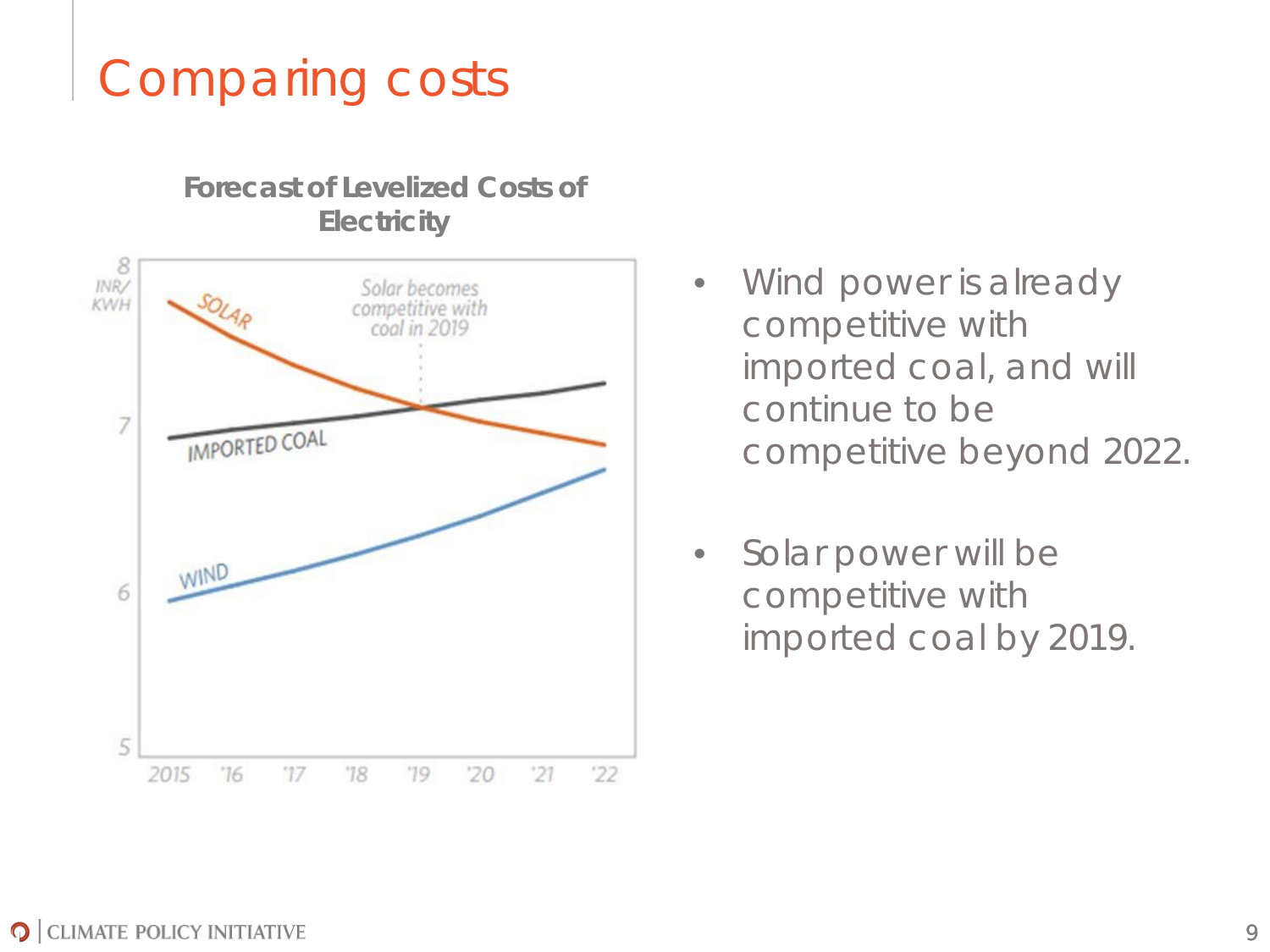### The cost of government support

- Since wind power is already competitive, no government support is required.
- Solar power will require support up to 2019.
- Under the current policy of accelerated depreciation, the cost of support for solar power is an average of **INR 2.71/W.**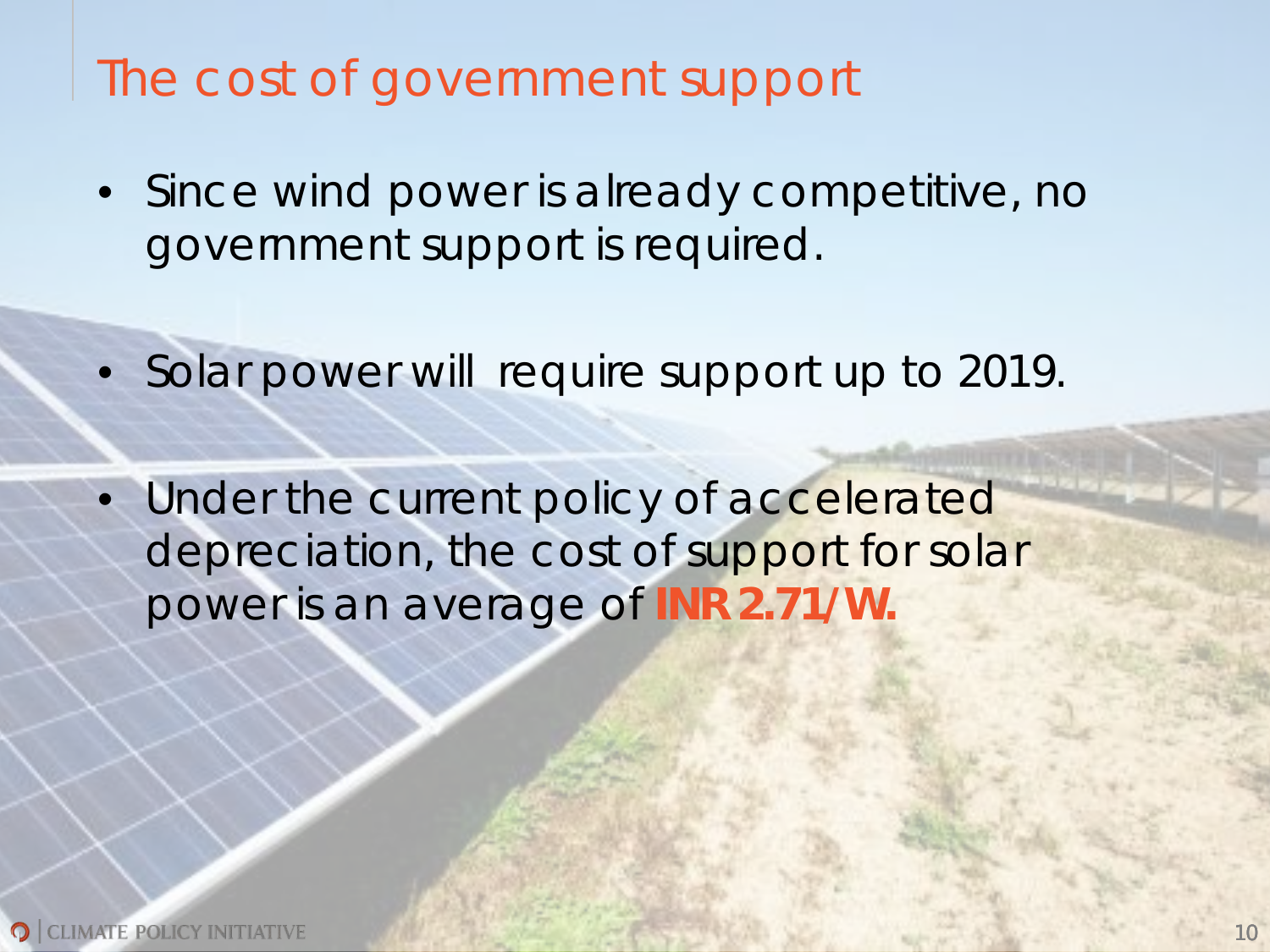How can the cost of government support be reduced?

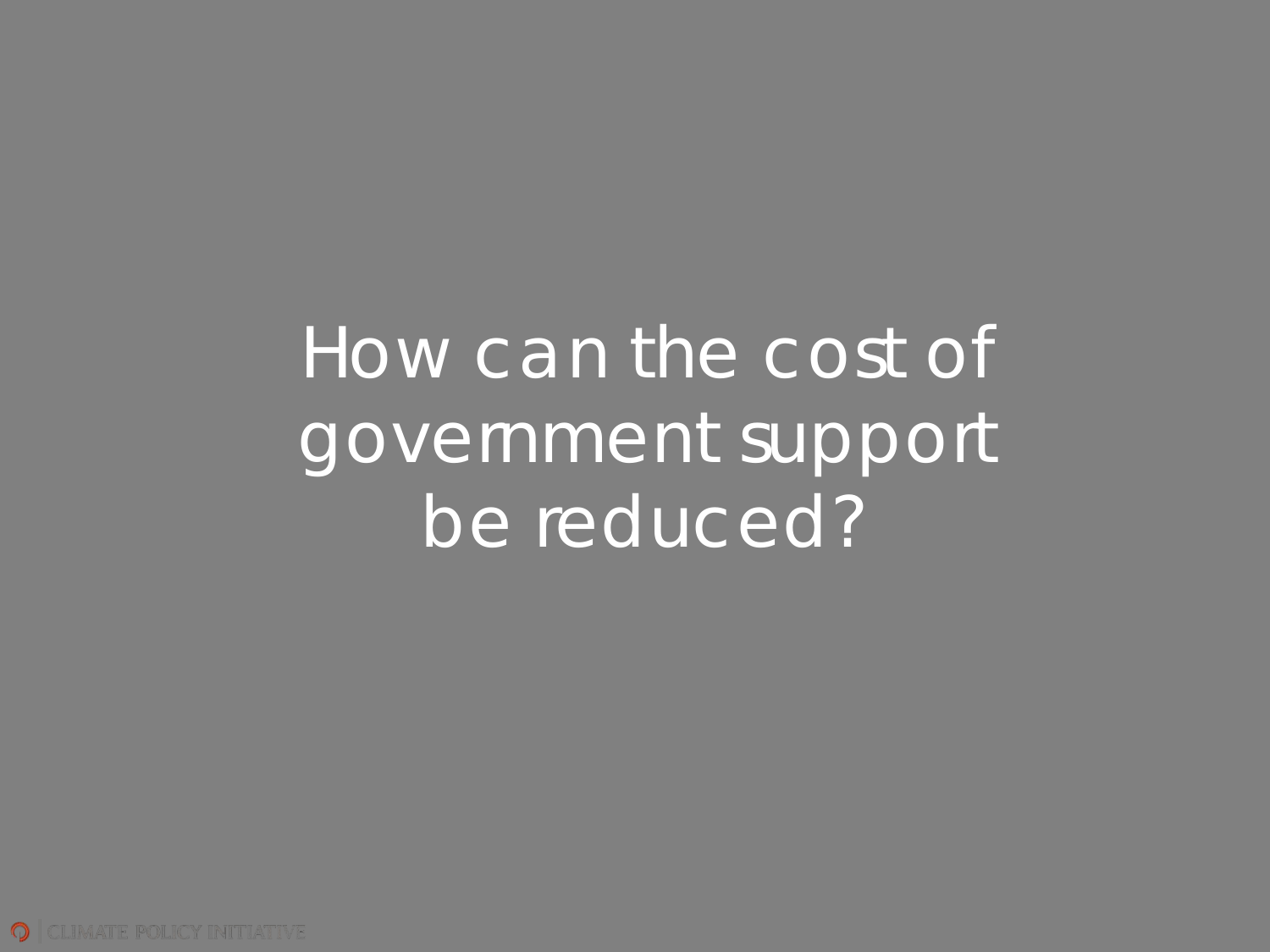### Reduced cost, extended tenor debt



O CLIMATE POLICY INITIATIVE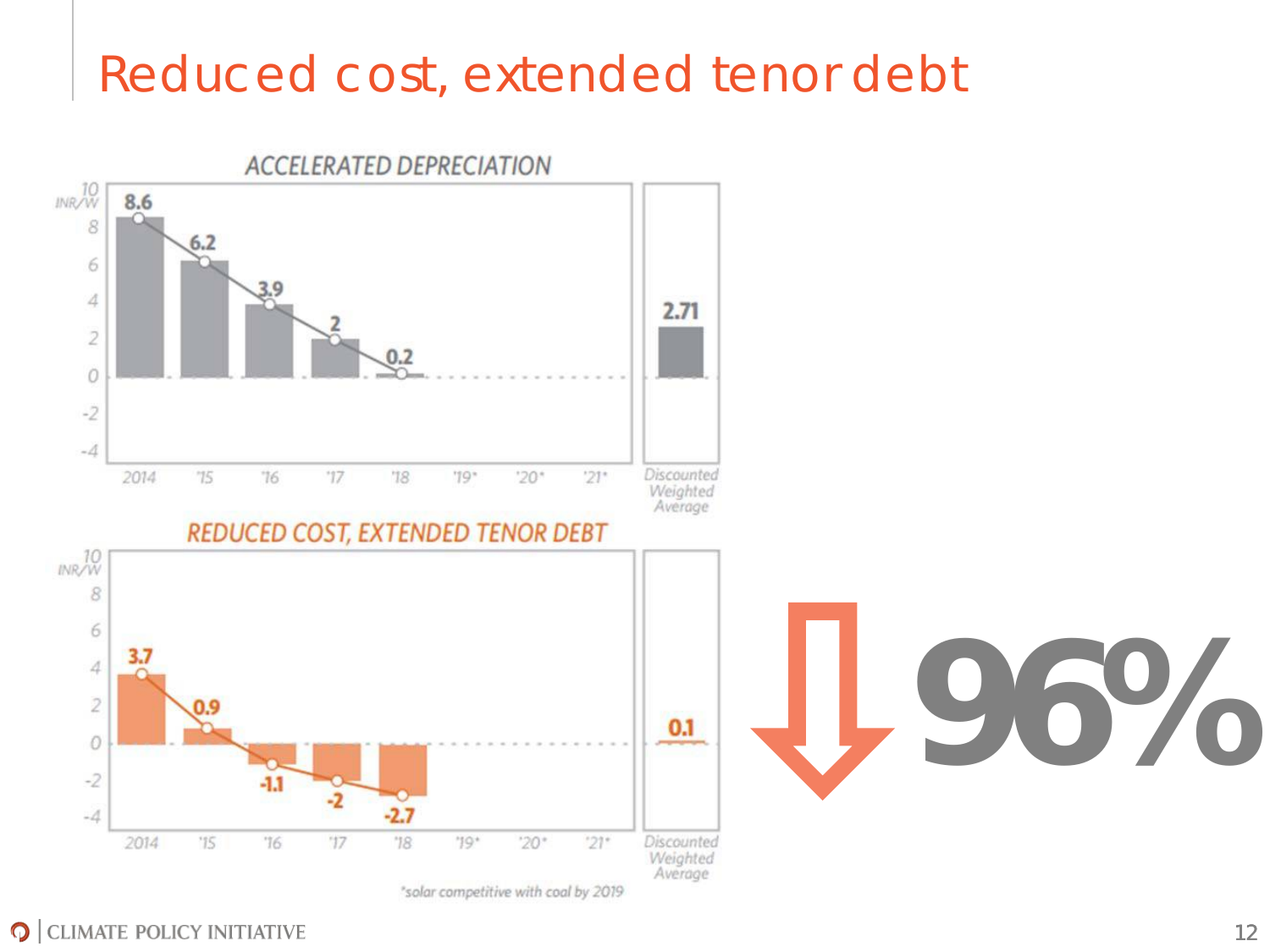# Higher initial costs, but lower lifetime costs

#### **Nominal Cost of Support for Solar Energy**

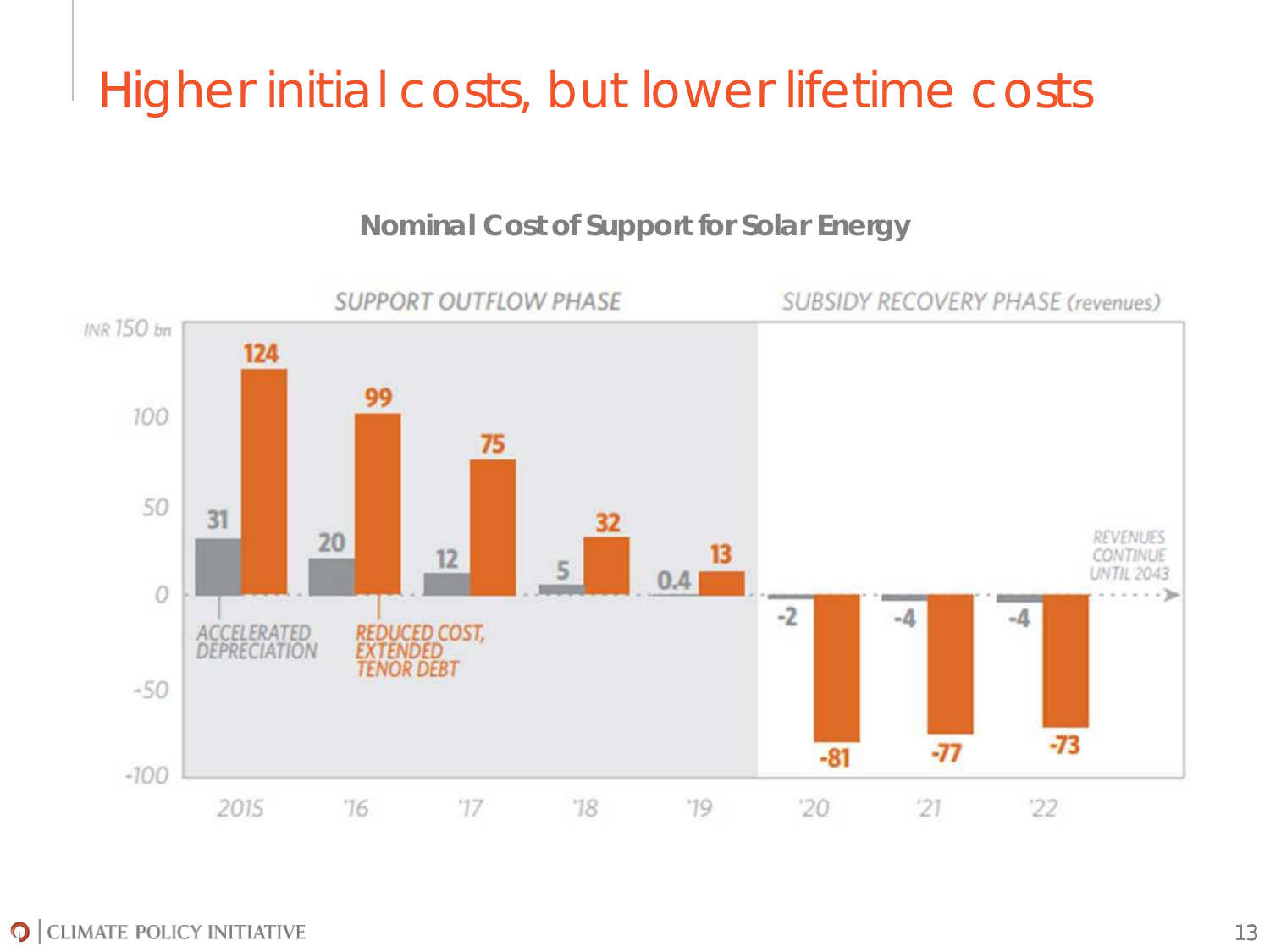### Policy Implications

- Wind power is already competitive with imported coal, and can be deployed quickly with minimal government support.
- Solar power will be competitive by 2019, and will require some support until then.
- The cost of government support for solar power can be reduced 96% by using reduced cost, extended tenor debt instead of accelerated depreciation.
- The total cost of support can be further reduced if the government focuses on accelerating deployment of wind power now, and gradually ramps up deployment of solar power.